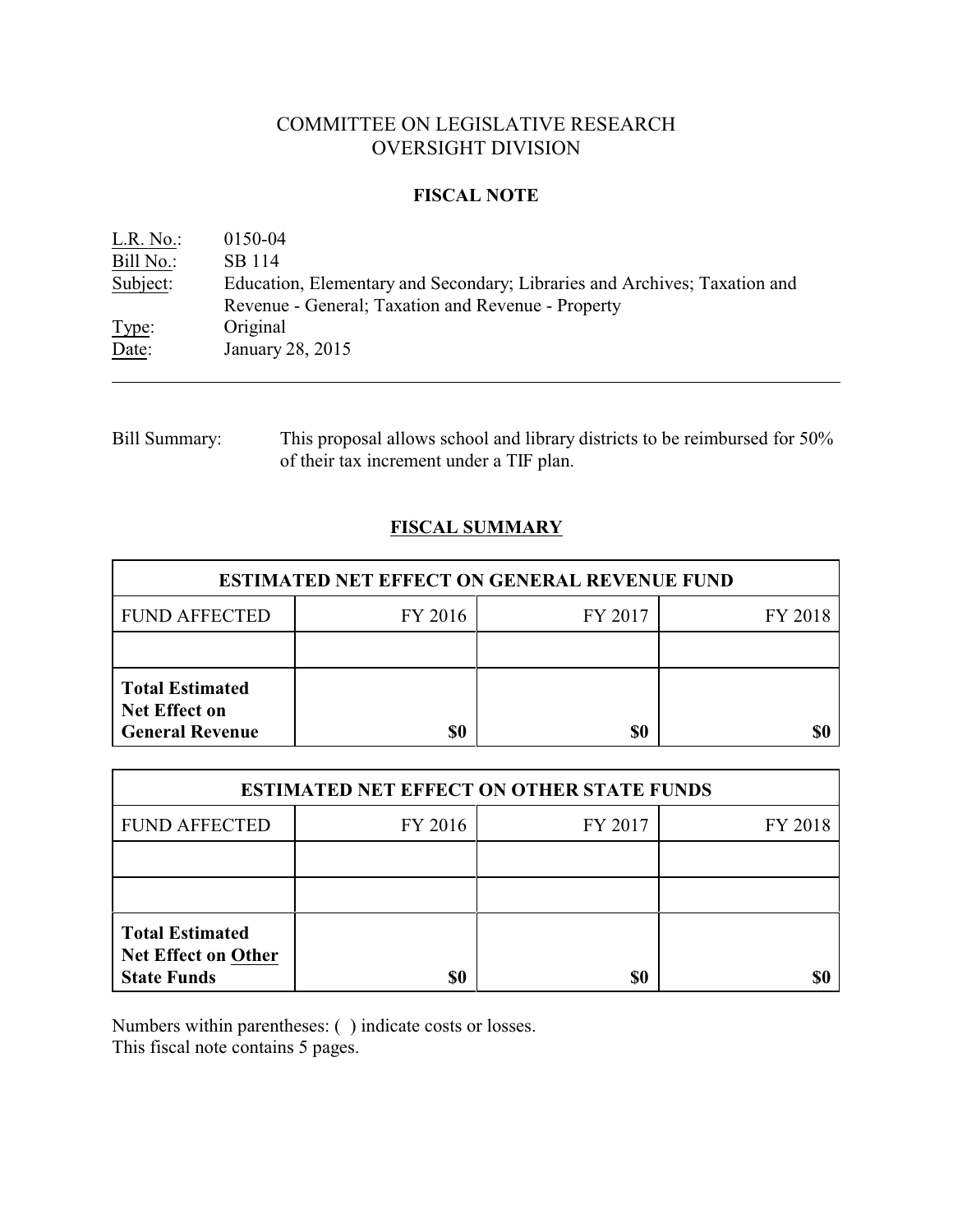| <b>ESTIMATED NET EFFECT ON FEDERAL FUNDS</b>                               |         |         |         |  |
|----------------------------------------------------------------------------|---------|---------|---------|--|
| <b>FUND AFFECTED</b>                                                       | FY 2016 | FY 2017 | FY 2018 |  |
|                                                                            |         |         |         |  |
|                                                                            |         |         |         |  |
| <b>Total Estimated</b><br><b>Net Effect on All</b><br><b>Federal Funds</b> | \$0     | \$0     |         |  |

| <b>ESTIMATED NET EFFECT ON FULL TIME EQUIVALENT (FTE)</b>    |         |         |         |  |
|--------------------------------------------------------------|---------|---------|---------|--|
| <b>FUND AFFECTED</b>                                         | FY 2016 | FY 2017 | FY 2018 |  |
|                                                              |         |         |         |  |
|                                                              |         |         |         |  |
| <b>Total Estimated</b><br><b>Net Effect on</b><br><b>FTE</b> |         |         |         |  |

 $\Box$  Estimated Net Effect (expenditures or reduced revenues) expected to exceed \$100,000 in any of the three fiscal years after implementation of the act.

| <b>ESTIMATED NET EFFECT ON LOCAL FUNDS</b> |         |         |         |
|--------------------------------------------|---------|---------|---------|
| <b>FUND AFFECTED</b>                       | FY 2016 | FY 2017 | FY 2018 |
| Local Government*                          | SO      | \$0     | \$0     |

\* Savings and costs net to zero.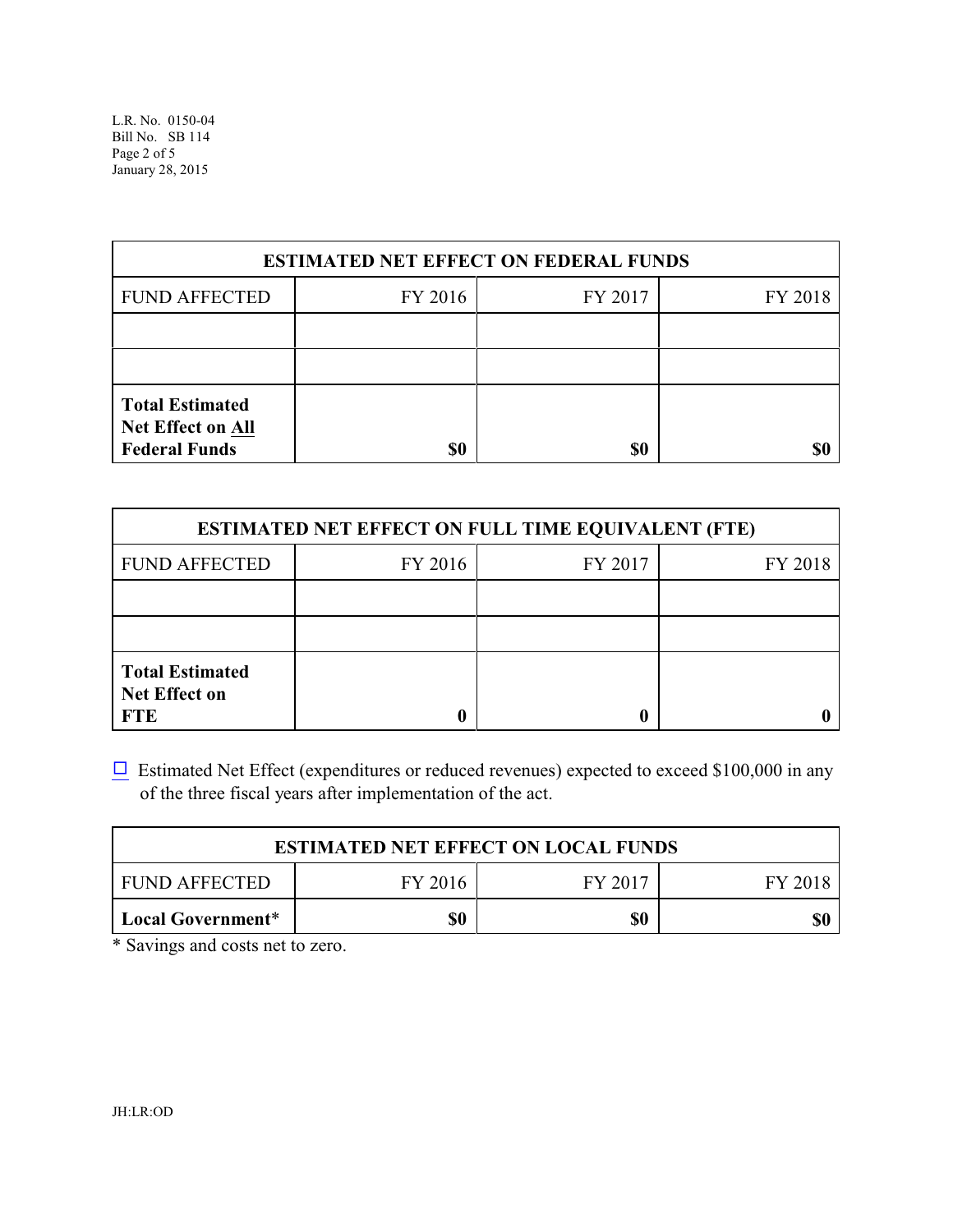L.R. No. 0150-04 Bill No. SB 114 Page 3 of 5 January 28, 2015

### **FISCAL ANALYSIS**

#### ASSUMPTION

Officials at the **Department of Elementary and Secondary Education**, the **Department of Economic Development**, **Everton R-III School District** and the **Office of the Secretary of State** each assume there is no fiscal impact to their respective organizations from this proposal.

Officials at the **Kansas City Public Schools** assume this proposal has the potential to direct lost local revenue back into public education.

Officials at the **Special School District of St. Louis** (**SSD**) assume a positive impact from this proposal. SSD currently incurs a reduction of about \$600,000 per year due to TIFs.

Officials at the **Columbia Public Schools** assume to date the District has given up \$55,000 and stands to give up \$700,000 over the life of the current TIFs based on current values. The District assumes this would have a positive impact on the Distirct.

**Oversight** assumes this proposal will result in a loss to the special allocation funds utilized by tax increment financing (TIF) districts and a corresponding savings to school districts and library districts within TIF districts. Oversight assumes the proposal would result in a zero net fiscal impact to local political subdivisions, but would negatively impact TIF projects and their special allocation funds, and would positively impact school districts and library districts.

**Oversight** notes this proposal is effective for projects approved after August 28, 2015. Since approval and building would take time, the first time the assessment would occur affecting the TIF would be January 1, 2017. Those assessments would be filed with tax returns in FY 2018. Oversight will show the net zero impact to local political subdivisions starting in FY 2018.

Officials at the following schools: Blue Springs Public Schools, Branson Public Schools, Caruthersville School District, Cole R-I Schools, Fair Grove Schools, Fulton Public School, Harrisonville School District, Independence Public Schools, Jefferson City Public Schools, Kirksville Public Schools, Kirbyville R-VI Schools, Lee Summit Public Schools, Macon School, Malta Bend Schools, Mexico Public Schools, Monroe City R-I Schools, Nixa Public Schools, Parkway Public Schools, Pattonville Schools, Raymore-Peculiar R-III Schools, Raytown School District, Riverview Gardens School District, Sedalia School District, Sikeston Public Schools, Silex Public Schools, Spickard School District, Springfield School District, St Joseph School District, St Louis Public Schools, St. Charles Public Schools, Sullivan Public Schools, Warren County R-III School District and Waynesville Public School did not respond to **Oversight's** request for fiscal impact.

JH:LR:OD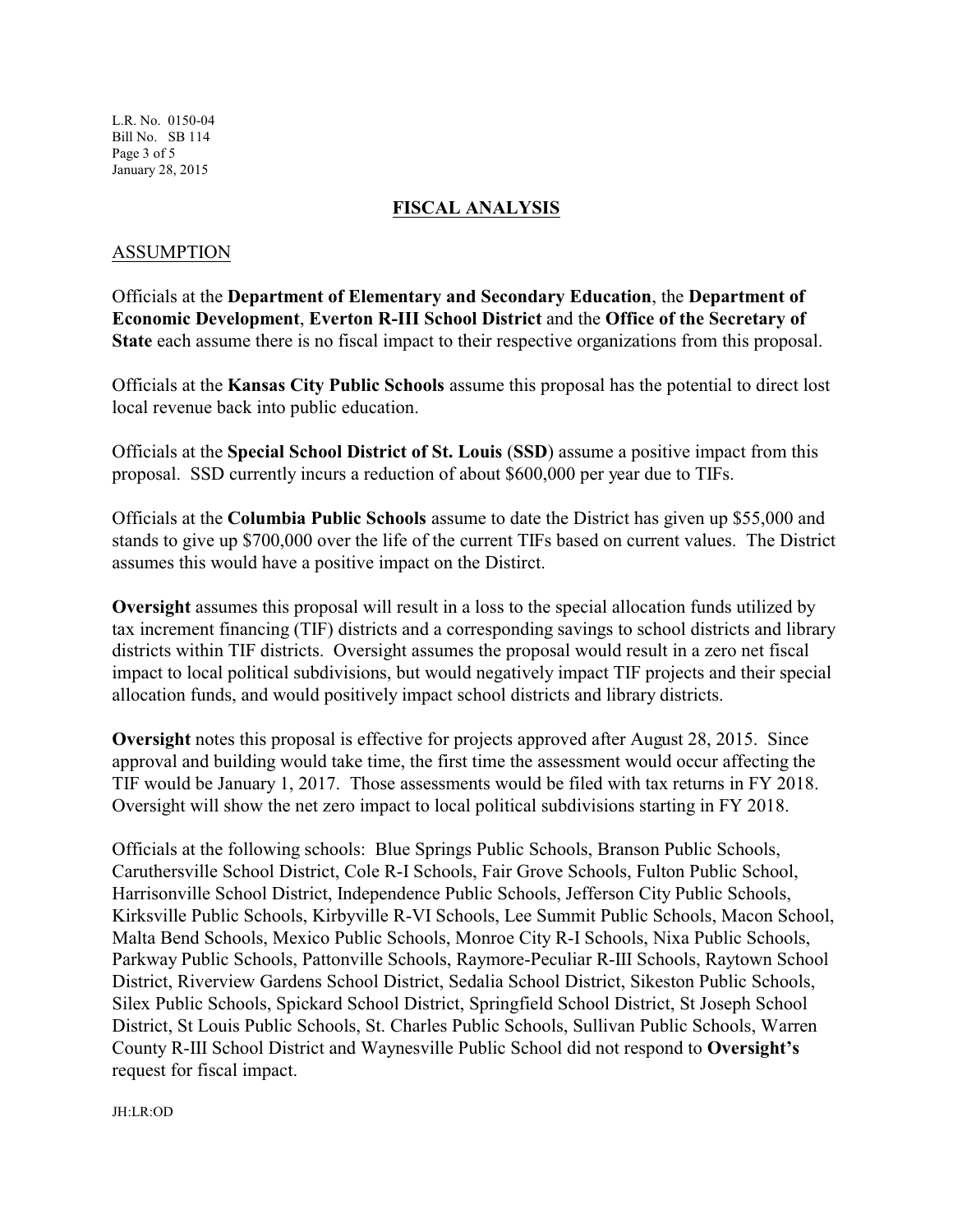L.R. No. 0150-04 Bill No. SB 114 Page 4 of 5 January 28, 2015

| FISCAL IMPACT - State Government                                                       | FY 2016<br>$(10 \text{ Mo.})$ | FY 2017           | FY 2018                       |
|----------------------------------------------------------------------------------------|-------------------------------|-------------------|-------------------------------|
|                                                                                        | <u>\$0</u>                    | <u>\$0</u>        | $\underline{\underline{\$0}}$ |
| FISCAL IMPACT - Local Government<br><b>LOCAL POLITICAL SUBDIVISION</b><br><b>FUNDS</b> | FY 2016<br>$(10 \text{ Mo.})$ | FY 2017           | FY 2018                       |
| Savings - School Districts and Library<br>Districts - receipt of 50% of TIF funding    | \$0                           | \$0               | Could exceed<br>\$100,000     |
| Costs - TIF Projects - loss of 50% of TIF<br>funding                                   | $\underline{\$0}$             | $\underline{\$0}$ | (Could exceed)<br>\$100,000   |
| <b>ESTIMATED NET EFFECT ON</b><br><b>LOCAL POLITICAL SUBDIVISION</b><br><b>FUNDS</b>   | <u>\$0</u>                    | <u>\$0</u>        | <u>so</u>                     |

## FISCAL IMPACT - Small Business

No direct fiscal impact to small businesses would be expected as a result of this proposal.

#### FISCAL DESCRIPTION

For tax increment financing projects approved after August 28, 2015, school districts and library districts shall be entitled to a 50% reimbursement of their tax increments.

This legislation is not federally mandated, would not duplicate any other program and would not require additional capital improvements or rental space.